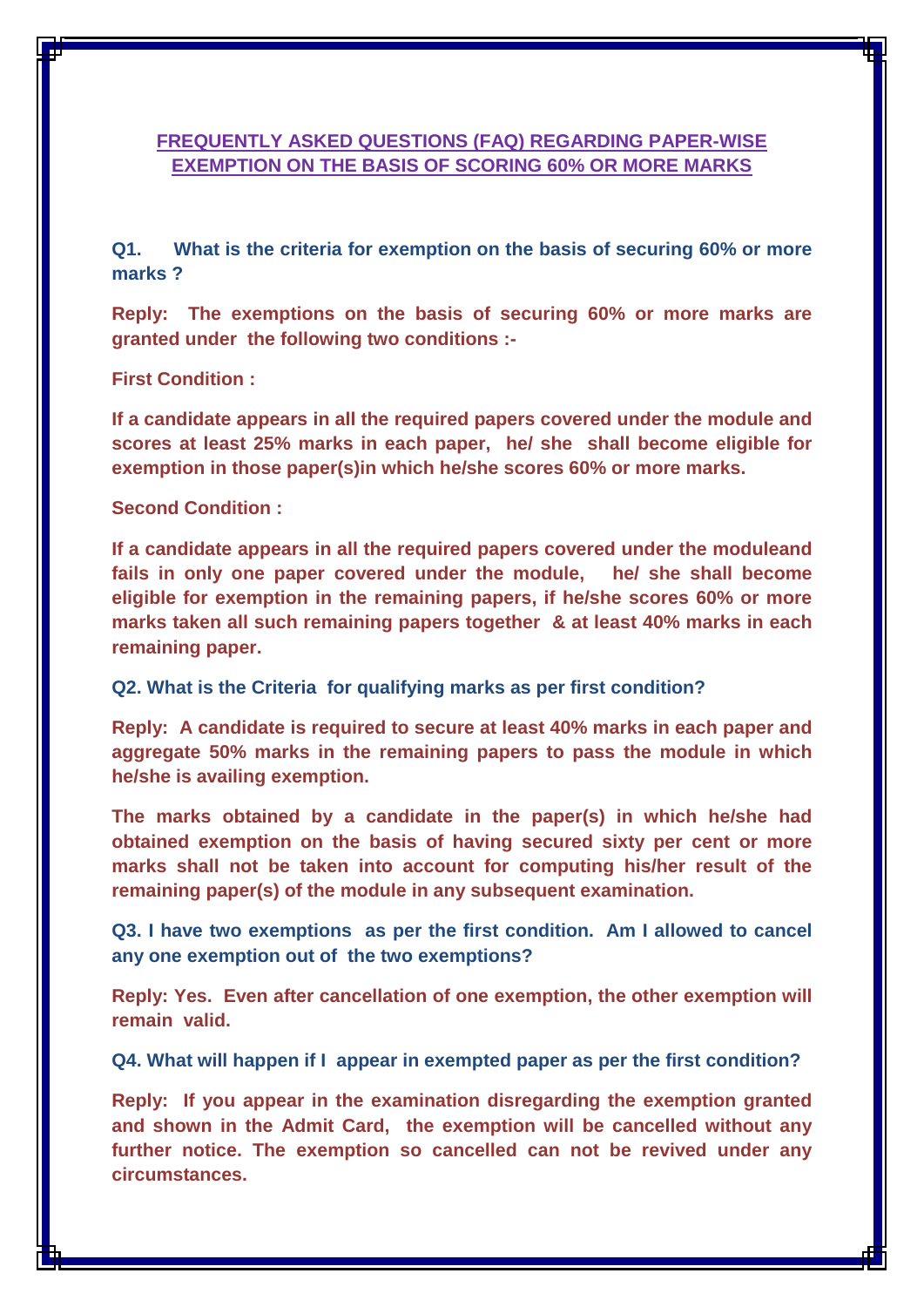**Q5. I secured the following marks in previous examination in Module II of Executive Programme Examination:**

- **1. CAAP ………32**
- **2. CMSL …….. 58**
- **3. ILGL …….. 63**

**As per the second condition, I am eligible for exemptions in CMSL and ILGL papers. What will happen if I cancel one of the exemptions?**

**Reply: Considering the above specimen case, if you cancel (or appear in the examinations) the exemption in say CMSL, the exemption in CMSL will be cancelled while retaining the exemption granted in ILGL as per the first condition. However, if you cancel (or appear in the examination) the exemption in say ILGL, the exemption granted in both CMSL and ILGL will be cancelled as you would no longer fulfil the criteria given under any of the conditions.** 

**Q6. I secured the following marks in previous examination in Module II of Executive Programme Examination:**

- **1. CAAP ………26**
- **2. CMSL …….. 68**
- **3. ILGL …….. 63**

**As per the second condition, I am eligible for exemptions in CMSL and ILGL papers. What will happen if I cancel one of the exemptions?**

**Reply: Considering the above specimen case, if you cancel (or appear in the examinations) the exemption in say CMSL, the exemption in CMSL will be cancelled while retaining the exemption granted in ILGL as per the first condition. Similarly, if you cancel (or appear in the examination) the exemption in say ILGL, the exemption granted in the said paper will be cancelled while retaining the exemption granted in CMSL as per the first condition.** 

**Q7. I secured the following marks in previous examination in Module II of Executive Programme Examination:**

- **1. CAAP ………23**
- **2. CMSL …….. 68**
- **3. ILGL …….. 63**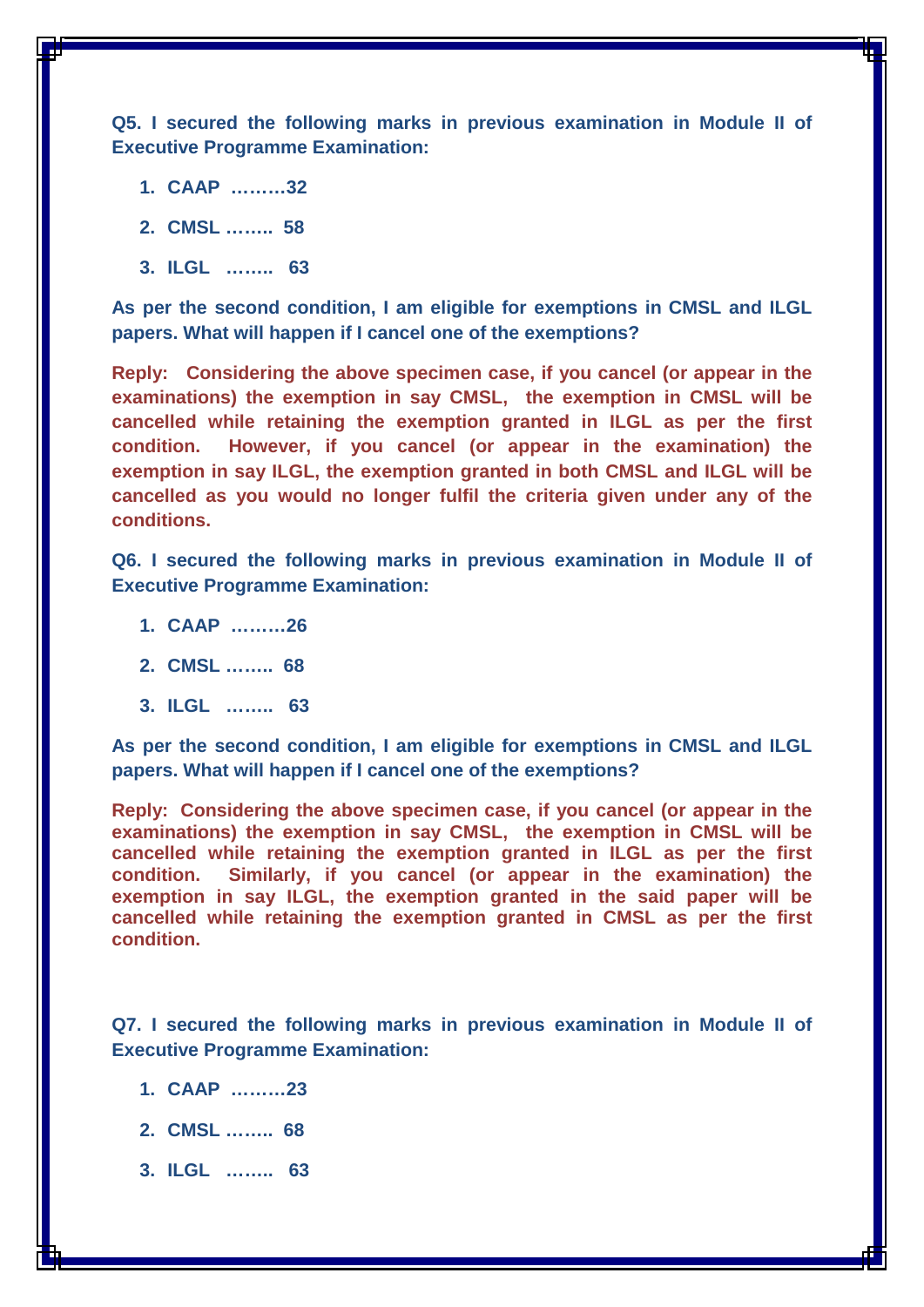**As per the second condition, I am eligible for exemptions in CMSL and ILGL papers. What will happen if I cancel one of the exemptions?**

**Reply: Considering the above specimen case, if you cancel (or appear in the examinations) in either CMSL or ILGL, exemptions in both the papers i.e. CMSL & ILGL will be cancelled as you would no longer fulfil the criteria given under any of the conditions.**

**Q8. I secured the following marks in previous examination in Module I of Executive Programme Examination:**

- **1. CL ………26**
- **2. CMA …….. 65**
- **3. ECL …….. 62**
- **4. ITL …….. 50**

**In which paper(s), I am eligible for Exemption(s)?**

**Reply: Considering the above specimen case, you are eligible for exemptions in two papers i.e., CMA & ECL as per criteria given under first condition.** 

**Q9. I secured the following marks in previous examination in Module I of Executive Programme Examination:**

- **1. CL ………23**
- **2. CMA …….. 65**
- **3. ECL …….. 62**
- **4. ITL …….. 50**

**In which paper(s), I am eligible for Exemption(s)?**

**Reply: Considering the above specimen case, you are not eligible for exemptions in any paper as you do not fulfil the criteria neither under first condition nor second condition.** 

**Q10. I secured the following marks in previous examination in Module I of Executive Programme Examination:**

- **1. CL ………18**
- **2. CMA …….. 65**
- **3. ECL …….. 62**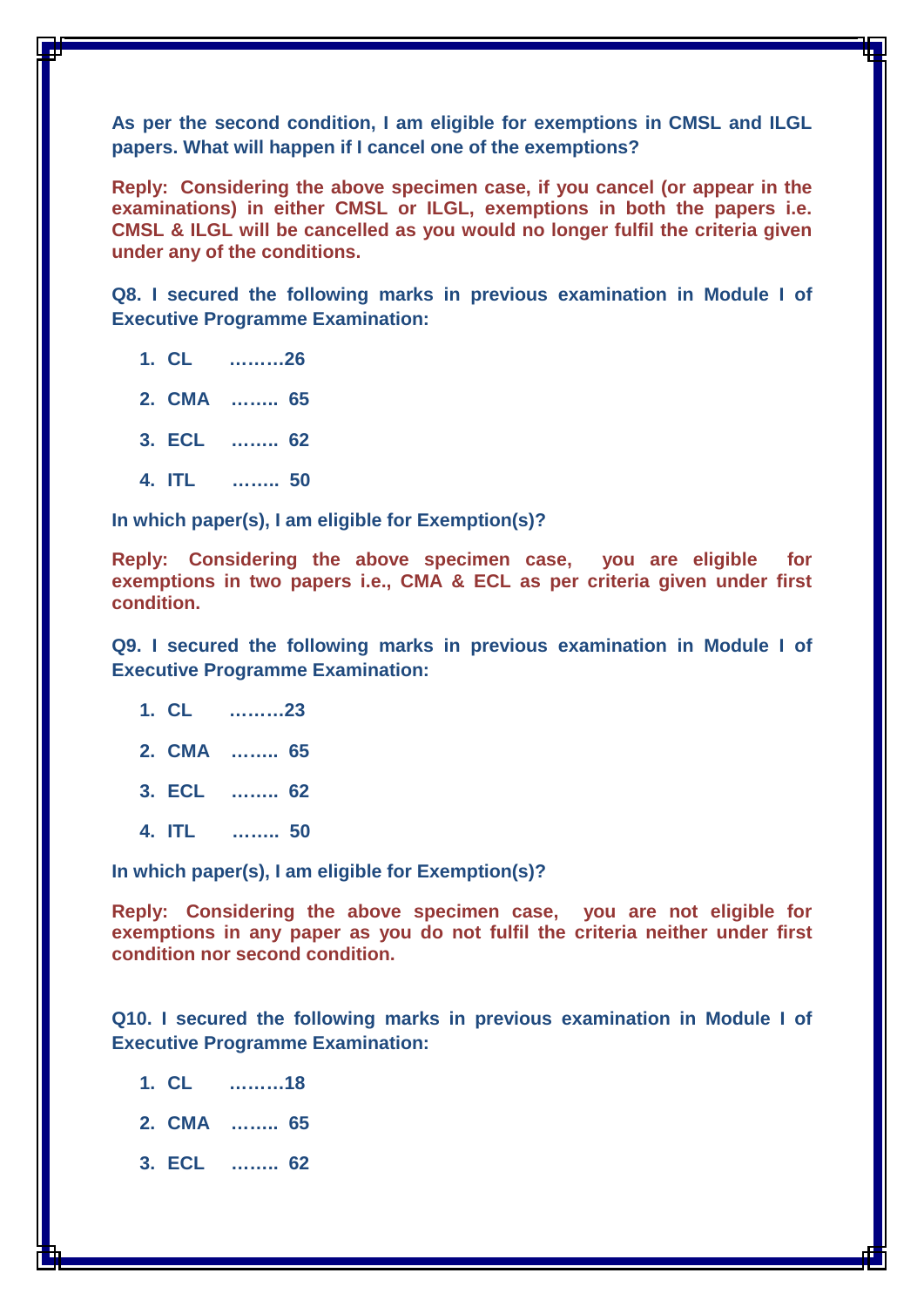**4. ITL …….. 55**

**In which paper(s), I am eligible for Exemption(s)?**

**Reply: Considering the above specimen case, you are eligible for exemptions in three papers i.e., CMA ,ECL & ITL as per criteria given under the second condition.** 

**Q11. I secured the following marks in previous examination in Module I of Executive Programme Examination:**

- **1. CL ………18**
- **2. CMA …….. 65**
- **3. ECL …….. 62**
- **4. ITL …….. 55**

**As per the second condition, I am eligible for exemptions in CMA, ECL & ITL papers. What will happen if I cancel one of the exemptions?**

**Reply: Considering the above specimen case, if you cancel (or appear in the examinations) in any exempted paper, exemptions in all the three papers i.e. CMA, ECL & ITL will be cancelled.**

**Q12. I secured the following marks in previous examination in Module I of Executive Programme Examination:**

- **1. CL ………25**
- **2. CMA …….. 65**
- **3. ECL …….. 62**
- **4. ITL …….. 55**

**As per the second condition, I am eligible for exemptions in CMA, ECL & ITL papers. What will happen if I cancel exemption or appear in ITL Paper?**

**Reply: Considering the above specimen case, if you cancel (or appear in the examinations) in ITL paper, exemptions in CMA,& ECL will remain valid as per criteria given under first condition.**

**Q13. I secured the following marks in previous examination in Module I of Executive Programme Examination:**

- **1. CL ………25**
- **2. CMA …….. 65**